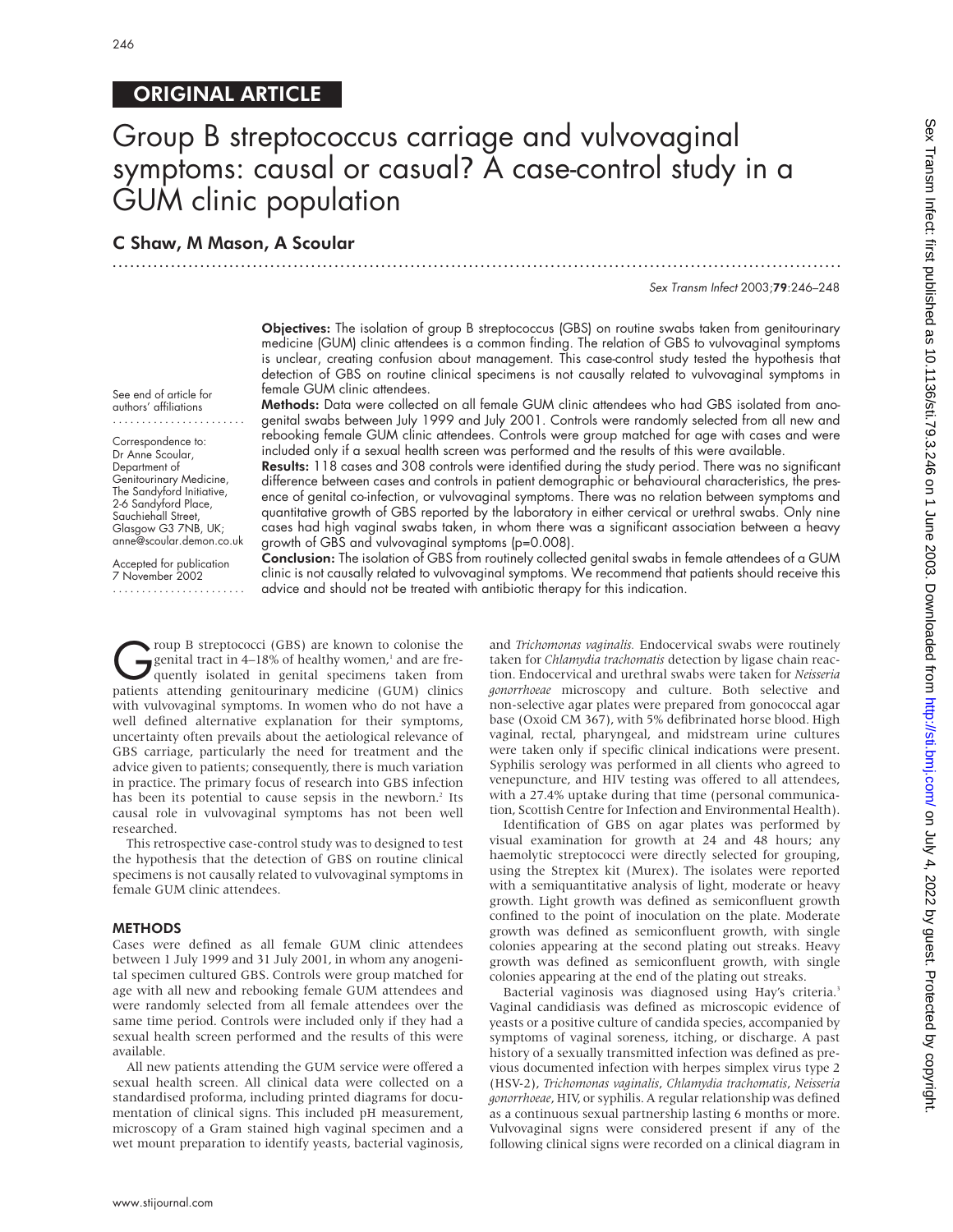Table 1 Clinical features in all patients (1) and after exclusion of patients with defined genital tract infection (2)

| 1 All patients                  | Cases       | Controls    | p Value |
|---------------------------------|-------------|-------------|---------|
| Symptoms                        |             |             |         |
| None                            | 75 (63.5%)  | 190 (61.6%) | 0.722   |
| Vaginal discharge               | 28 (23.7%)  | 67 (21.7%)  | 0.661   |
| Local discomfort                | 14(11.8%)   | 36 (11.6%)  | 0.960   |
| Itch                            | 12(10.1%)   | 39 (12.6%)  | 0.478   |
| Other                           | 3(2.5%)     | $10(3.2\%)$ | 0.705   |
| Clinical signs                  | $10(8.4\%)$ | $10(3.2\%)$ | 0.022   |
| Total                           | 118         | 308         |         |
| 2 Excluding patients with       |             |             |         |
| defined genital tract infection | Cases       | Controls    | p Value |
| Symptoms                        |             |             |         |
| None                            | 58 (74.3%)  | 154 (74.7%) | 0.945   |
| Vaginal discharge               | 10 (12.8%)  | 24 (11.6%)  | 0.786   |
| Local discomfort                | 8 (10.2%)   | 20 (9.7%)   | 0.890   |
|                                 |             | 18 (8.7%)   | 0.521   |
| Itch                            | 5(6.4%)     |             |         |
| Other                           | 1(1.2%)     | 5(2.4%)     | 0.549   |
| Clinical signs                  | 4(5.1%)     | 3(1.4%)     | 0.075   |

the case notes—vulvar erythema, vulvar swelling, vaginal erythema, or vaginal desquamation. Isolated vaginal discharge, in the absence of symptoms, was not classified as a clinical sign.

Data were retrospectively collected from case notes using standardised proformas, entered onto ACCESS 97 (Microsoft) software and analysed using spss for Windows v11.0. A univariate comparison of demographic, behavioural, and clinical variables between cases and controls was performed using  $χ²$  tests.

## RESULTS

## Patient characteristics

In all, 131 cases of group B streptococcal infection were identified during the study period, of which 118 (90.0%) case notes were available. A total of 308 controls were identified, representing 7.7% of total new and rebooked female registrations during the same time period. There was no significant difference in the age distribution of the cases and controls,

|                             |             | Symptoms No symptoms | p Value |
|-----------------------------|-------------|----------------------|---------|
| Urethral swab               |             |                      |         |
| Heavy                       | 26          | 45                   | 0.823   |
| Moderate                    | 8           | 14                   | 0.887   |
| Light                       | $\Omega$    | $\mathcal{P}$        | 0.629   |
| Cervical swab               |             |                      |         |
| Heavy                       | 25          | 40                   | 0.904   |
| Moderate                    | 6           | 11                   | 0.828   |
| Light                       | 0           | 3                    | 0.175   |
| Vaginal swab                |             |                      |         |
| Heavy                       | 6           | 1                    | 0.008   |
| Moderate                    | $\Omega$    | 1                    | 0.435   |
| One site positive           |             |                      |         |
| Urethra only                | 12          | 14                   | 0.244   |
| Cervix only                 | 7           | 12                   | 0.968   |
| Vagina only                 | $\mathbf 0$ | $\overline{2}$       | 0.280   |
| Rectum only                 | $\Omega$    | $\overline{1}$       | 0.447   |
| Two sites positive          |             |                      |         |
| Urethra and cervix          | 23          | 38                   | 0.768   |
| Urethra and vagina          | $\Omega$    | 3                    | 0.184   |
| Three sites positive        |             |                      |         |
| Urethra, cervix, and vagina | $\mathbf 0$ | 3                    | 0.184   |

which was consistent with the age profile of the female population attending the GUM service in Glasgow during the study period; data not shown.

Patients with GBS did not differ from controls in respect of their sexual behaviour, past history of STI, current smoking status, or diagnosis of other defined genitourinary infections (vaginal candidiasis, bacterial vaginosis, trichomoniasis, bacterial urinary tract infection, genital herpes, chlamydial or gonococcal infection; data not shown). Data were also collected on same sex partnerships (one control patient identified) and blood borne viral co-infection (none identified); 76 (64.4%) cases and 201 (65.3%) controls were documented as being in a regular relationship.

#### Site(s) of GBS isolation

In all, 109 cases had cervical swabs taken, of which 85 (77.9%) were positive; 65 of those (76.4%) were reported as a heavy growth of GBS. A total of 106 urethral swabs were taken, of which 95 (89.6%) were positive; 71 of those (74.7%) were reported as a heavy growth of GBS. Only nine high vaginal swabs were taken in the 118 cases, of which eight (88.8%) were positive and seven of those were reported as a heavy growth of GBS. One positive rectal swab was obtained, which showed a heavy growth of GBS.

#### Clinical features (table 1)

There was no difference in the proportions of cases and controls who complained of vulvovaginal symptoms (table 1). When all patients were considered, there was an association between GBS and the presence of clinical signs. However, after exclusion of patients diagnosed with other defined genitourinary infections, this association was no longer observed.

There was no relation between symptoms and whether the growth of cervical or urethral group B streptococcus was reported as light, moderate, or heavy. Likewise, the number of genital sites from which the organism was identified was not associated with the presence of symptoms (table 2). However, in the nine cases who had high vaginal swabs taken, there was a significant association between heavy growth of GBS and the presence of symptoms.

#### **DISCUSSION**

The results of this retrospective case-control study suggest that the detection of GBS on routine clinical specimens in